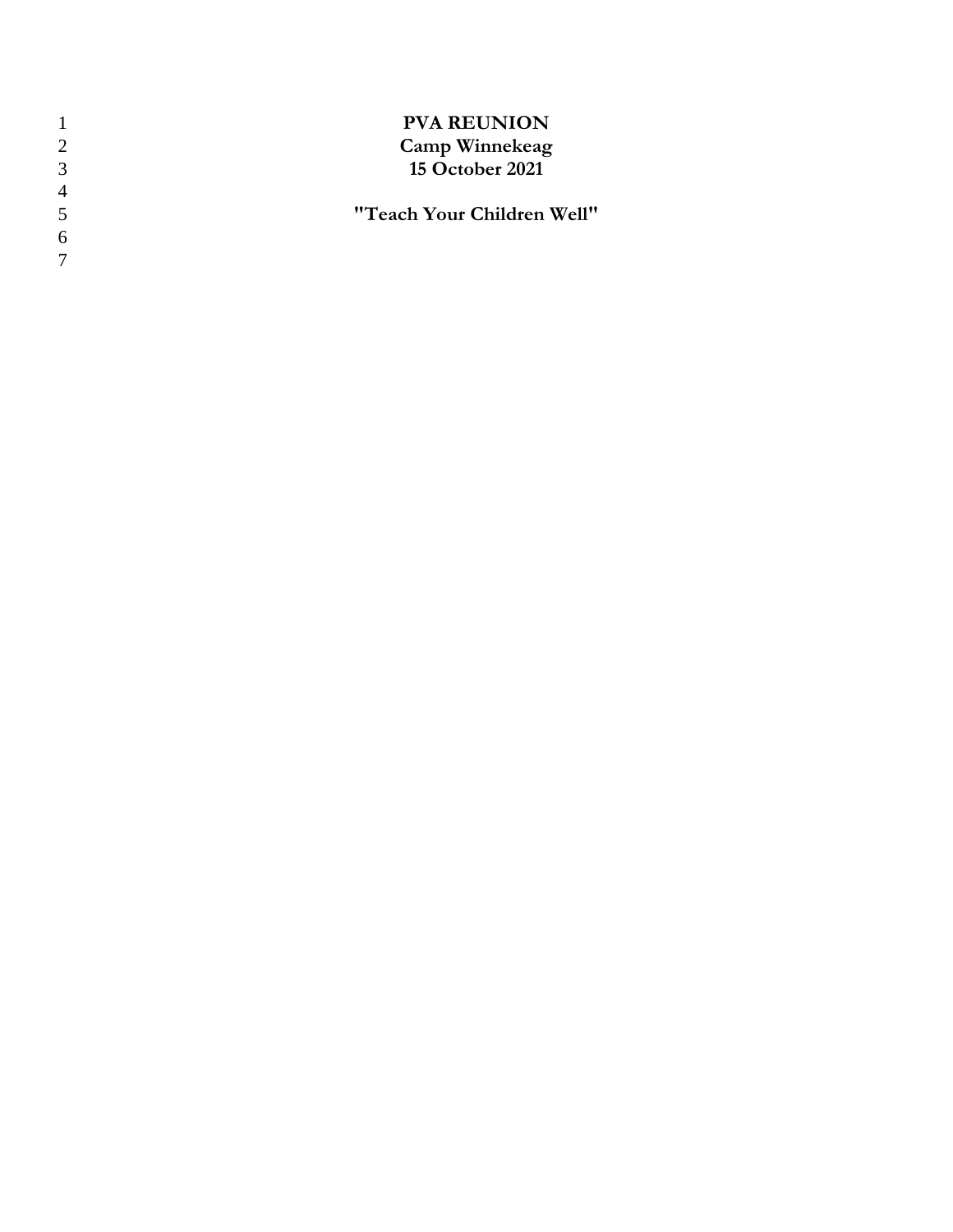| 8        | Scripture:                                                                                                                                                                      |
|----------|---------------------------------------------------------------------------------------------------------------------------------------------------------------------------------|
| 9        | Deuteronomy 6:6-9                                                                                                                                                               |
| 10<br>11 | Take to heart these words that I give you today. Repeat them to your<br>children. Talk about them when you're at home or away, when you lie down                                |
| 12       | or get up. Write them down, and tie them around your wrist, and wear them                                                                                                       |
| 13       | as headbands as a reminder. Write them on the doorframes of your houses                                                                                                         |
| 14       | and on your gates. God's Word                                                                                                                                                   |
| 15       |                                                                                                                                                                                 |
| 16       | Cover quote:                                                                                                                                                                    |
| 17       | Honour, justice, and humanity call upon us to hold, and to transmit to our posterity, that                                                                                      |
| 18       | liberty, which we received from our ancestors. It is not our duty to leave wealth to                                                                                            |
| 19       | our children: but it is our duty, to leave liberty to them. No infamy, iniquity, or                                                                                             |
| 20       | cruelty, can exceed our own, if we, born and educated in a country of freedom,                                                                                                  |
| 21       | entitled to its blessings, and knowing their value, pusillanimously deserting the post                                                                                          |
| 22<br>23 | assigned to us by Divine Providence, surrender succeeding generations to a condition<br>of wretchedness, from which no human efforts, in all probability, will be sufficient to |
| 24       | extricate them; the experience of all states mournfully demonstrating to us, that when                                                                                          |
| 25       | arbitrary power has been established over them, even the wisest and bravest nations                                                                                             |
| 26       | that ever flourished, have, in a few years, degenerated into abject and wretched                                                                                                |
| 27       | vassals.                                                                                                                                                                        |
| 28       | John Dickinson, Resolutions of Committee for the Providence of Pennsylvania, 1774                                                                                               |
| 29       |                                                                                                                                                                                 |
| 30       | CTW:                                                                                                                                                                            |
| 31       | <b>Isaiah 45:4-8</b>                                                                                                                                                            |
| 32       | I have called you by your name,                                                                                                                                                 |
| 33       | and I have given you a title,                                                                                                                                                   |
| 34       | even though you do not know me.                                                                                                                                                 |
| 35       | I am the Lord and there is no other;                                                                                                                                            |
| 36       | there is no god besides me.                                                                                                                                                     |
| 37       | I am the Lord who armed you                                                                                                                                                     |
| 38       | even though you did not know me,                                                                                                                                                |
| 39       | so that it may be acknowledged from east to west                                                                                                                                |
| 40       | that there is no god besides me.                                                                                                                                                |
| 41       | I am the Lord, and there is no other.                                                                                                                                           |
| 42       | I form the light and create the darkness;                                                                                                                                       |
| 43       | prosperity and disaster depend upon my will;                                                                                                                                    |
| 44       | I, the Lord, do all these things.                                                                                                                                               |
| 45       | Rain down righteousness, you heavens;                                                                                                                                           |
| 46       | let the skies pour it down from above.                                                                                                                                          |
| 47       | Let the earth open up                                                                                                                                                           |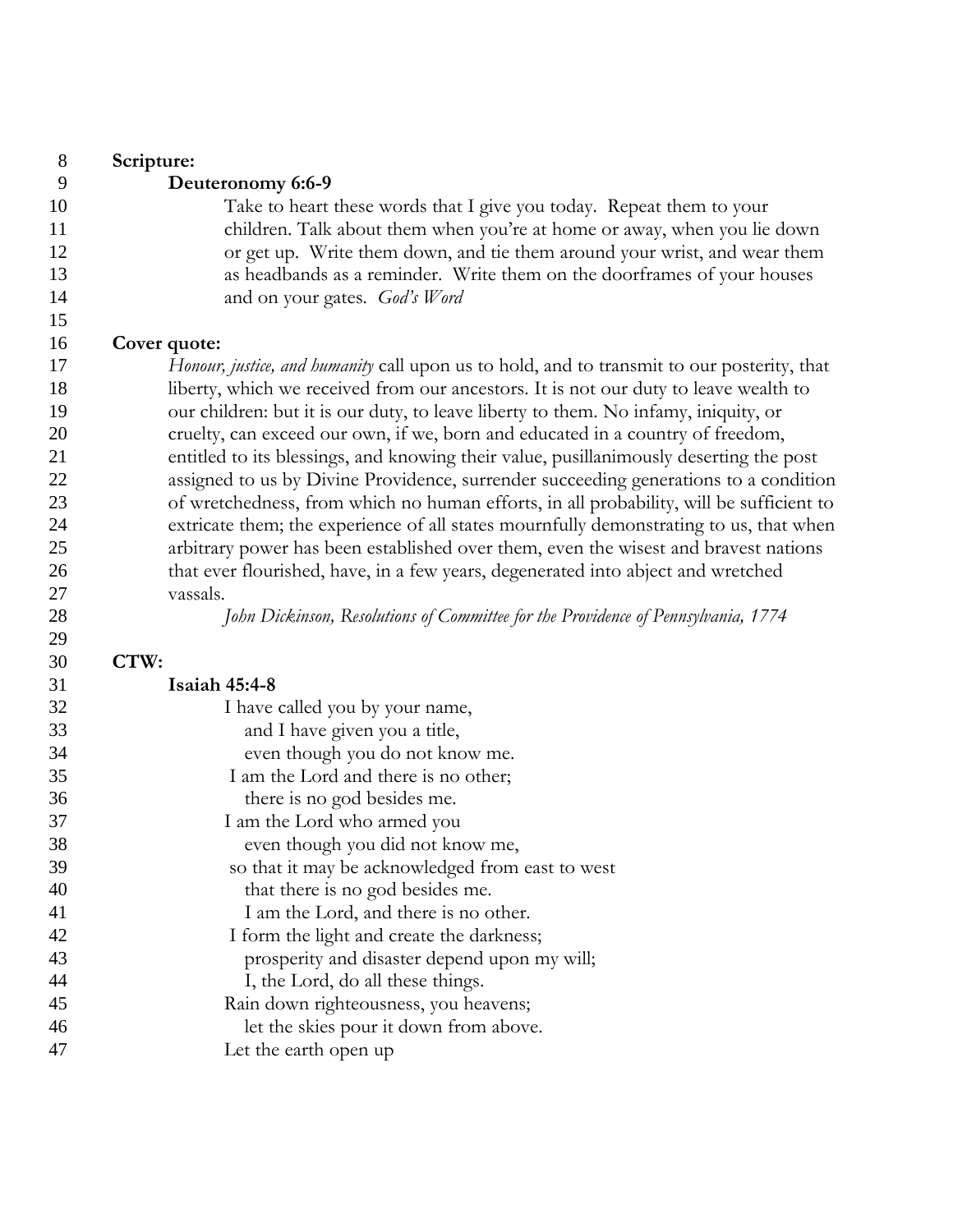| 48 | so that salvation may blossom forth,                                                        |
|----|---------------------------------------------------------------------------------------------|
| 49 | and let justice also spring up;                                                             |
| 50 | I, the Lord, have created it.                                                               |
| 51 |                                                                                             |
| 52 | I've been thinking about the education we received at PVA, and I've come to the conclusion  |
| 53 | it was incomplete.                                                                          |
| 54 |                                                                                             |
| 55 | Nobody told me that over the years I'd gain weight without doing anything differently, that |
| 56 | it would just happen automatically.                                                         |
| 57 |                                                                                             |
| 58 | Nobody told me that once the weight gain had plateaued, without my changing a thing and     |
| 59 | without gaining any additional weight, one day my stomach would start to push down on my    |
| 60 | belt.                                                                                       |
| 61 |                                                                                             |
| 62 | I always wondered why old guys wore suspenders. I thought it was just an old-guy thing. I   |
| 63 | had no idea it was so their gut wouldn't hang out over their belts. Who knew?               |
| 64 |                                                                                             |
| 65 | Nobody told me, when I heard my parents getting up at night to go to the bathroom, that     |
| 66 | was my future. I had no idea that one day I'd be awakened from a sound sleep in the middle  |
| 67 | of the night with a pressing need to use the restroom. And from what I hear, some have to   |
| 68 | do that several times a night. I'm not there yet, but who knows what awaits?                |
| 69 |                                                                                             |
| 70 | And nobody told me that once I was in the bathroom, I'd have to mentally coax myself to     |
| 71 | do what I urgently needed to and then again mentally coach myself to stop doing what I had  |
| 72 | urgently needed to do once I thought I was done.                                            |
| 73 |                                                                                             |
| 74 | Nobody told me I could be sitting on the sofa reading or watching TV and lose               |
| 75 | consciousness, awaking twenty minutes later with no idea, beyond the fact that the book had |
| 76 | fallen or the TV show wasn't making sense, that I had fallen asleep.                        |
| 77 |                                                                                             |
| 78 | I remember watching my parents struggling desperately to pull up a particular word or       |
| 79 | memory of something that they knew very well, and wondering what was wrong with them.       |
| 80 | Now I know.                                                                                 |
| 81 |                                                                                             |
| 82 | No one told me I'd need to support my arm with my other hand when I reached to check        |
| 83 | the clock in the night so as to prevent the occasional sharp pain in my shoulder.           |
| 84 |                                                                                             |
| 85 | No one told me I'd find it helpful to use my left arm against the door frame to leverage my |
| 86 | legs out of my car as I made to exit the vehicle.                                           |
| 87 |                                                                                             |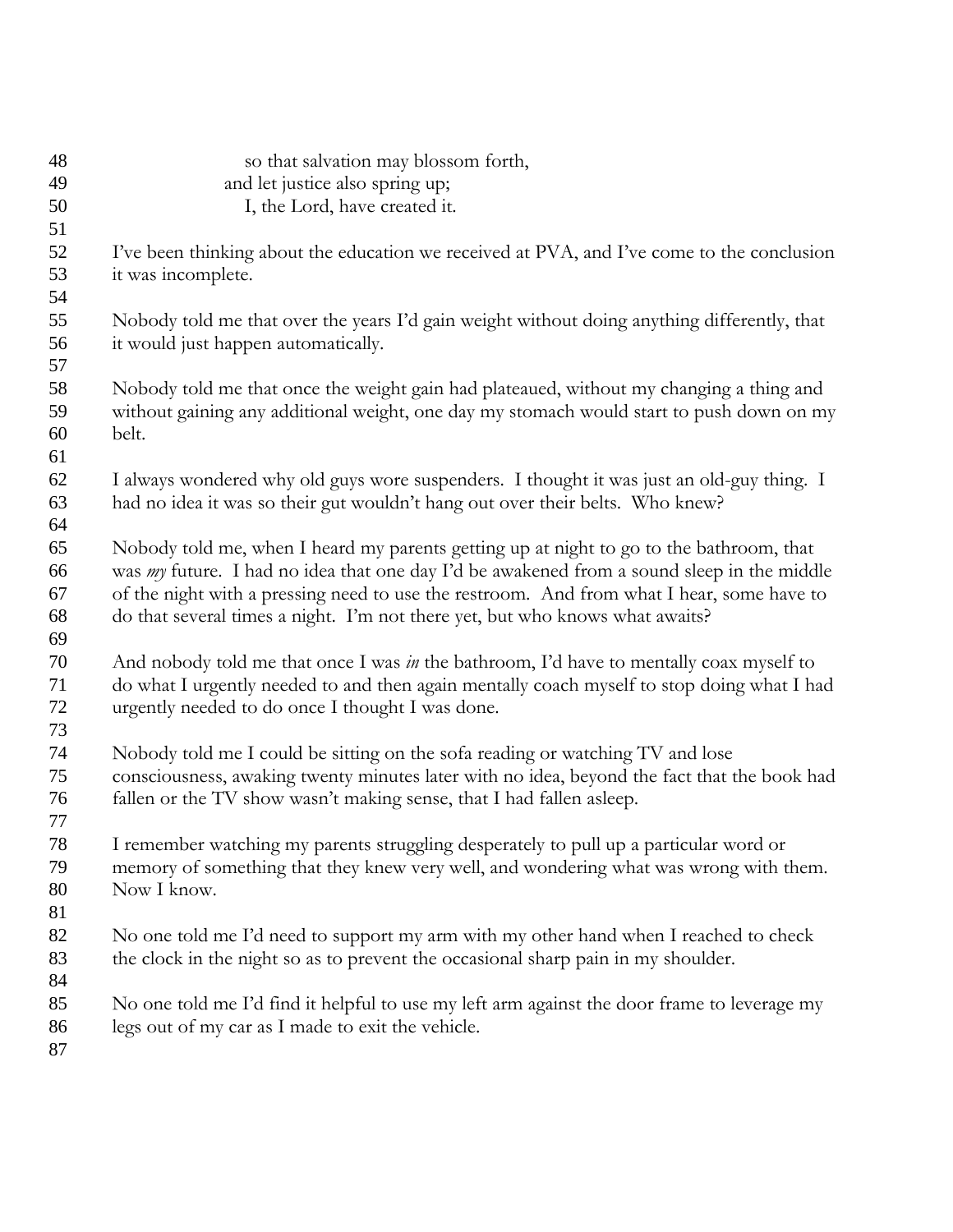| 88<br>89                               | No one told me I'd find it helpful to bend forward to stand up, then straighten my back<br>rather than just standing straight up.                                                                                                                                                                                                                                                                                                  |
|----------------------------------------|------------------------------------------------------------------------------------------------------------------------------------------------------------------------------------------------------------------------------------------------------------------------------------------------------------------------------------------------------------------------------------------------------------------------------------|
| 90                                     |                                                                                                                                                                                                                                                                                                                                                                                                                                    |
| 91<br>92                               | I thought all these things were just things old people did, not because they were necessary.                                                                                                                                                                                                                                                                                                                                       |
| 93<br>94<br>95<br>96                   | No one told me if a fellow were to unexpectedly find himself in a condition to spend some<br>quality moments with his wife and called out to her in the kitchen to join him, he'd have to<br>say "Oh, never mind," a few moments later, before she was able to dry her hands and leave<br>the kitchen.                                                                                                                             |
| 97                                     |                                                                                                                                                                                                                                                                                                                                                                                                                                    |
| 98<br>99<br>100                        | No one told me a time would come when I would actually begin a sentence, only to have to<br>stop part way through because I had absolutely no idea what the rest of the sentence was<br>supposed to be.                                                                                                                                                                                                                            |
| 101<br>102<br>103<br>104<br>105<br>106 | I used to preach mostly from outlines; now I most often preach from a manuscript. When<br>I've lost my thought mid-sentence while speaking, the outline has provided little help in<br>getting back to what I was saying, whereas a manuscript tells me exactly what I was going to<br>say, if only I can find my place within it. I actually number the lines and use larger font now<br>to improve the odds of keeping my place. |
| 107<br>108<br>109                      | No, I think my education was incomplete.                                                                                                                                                                                                                                                                                                                                                                                           |
| 110<br>111                             |                                                                                                                                                                                                                                                                                                                                                                                                                                    |
| 112<br>113<br>114                      | Ten years ago, I spoke at Pine Tree Academy graduation. This, in part, is what I told them<br>at the beginning of my remarks. (Picture it now, seniors sitting behind me on the stage, caps<br>and gowns, me turned halfway toward them as I speak):                                                                                                                                                                               |
| 115<br>116                             | Given the fact that you're likely to forget most, if not all, that I say today, I'm going                                                                                                                                                                                                                                                                                                                                          |
| 117                                    | to give you a list of practical advice right up front, and I promise you that if you                                                                                                                                                                                                                                                                                                                                               |
| 118                                    | remember and practice any one thing from this list, your life will be significantly                                                                                                                                                                                                                                                                                                                                                |
| 119                                    | better in the long run.                                                                                                                                                                                                                                                                                                                                                                                                            |
| 120                                    |                                                                                                                                                                                                                                                                                                                                                                                                                                    |
| 121                                    | Do a split and touch your toes every day of your life. If you do, you'll<br>1.                                                                                                                                                                                                                                                                                                                                                     |
| 122                                    | never lose your range of motion.                                                                                                                                                                                                                                                                                                                                                                                                   |
| 123                                    |                                                                                                                                                                                                                                                                                                                                                                                                                                    |
| 124                                    | Weigh yourself every day. Whenever you see that you're up a pound,<br>2.                                                                                                                                                                                                                                                                                                                                                           |
| 125                                    | fast that day. It will never hurt you, and you will be able to maintain your high                                                                                                                                                                                                                                                                                                                                                  |
| 126                                    | school weight throughout your life.                                                                                                                                                                                                                                                                                                                                                                                                |
| 127                                    |                                                                                                                                                                                                                                                                                                                                                                                                                                    |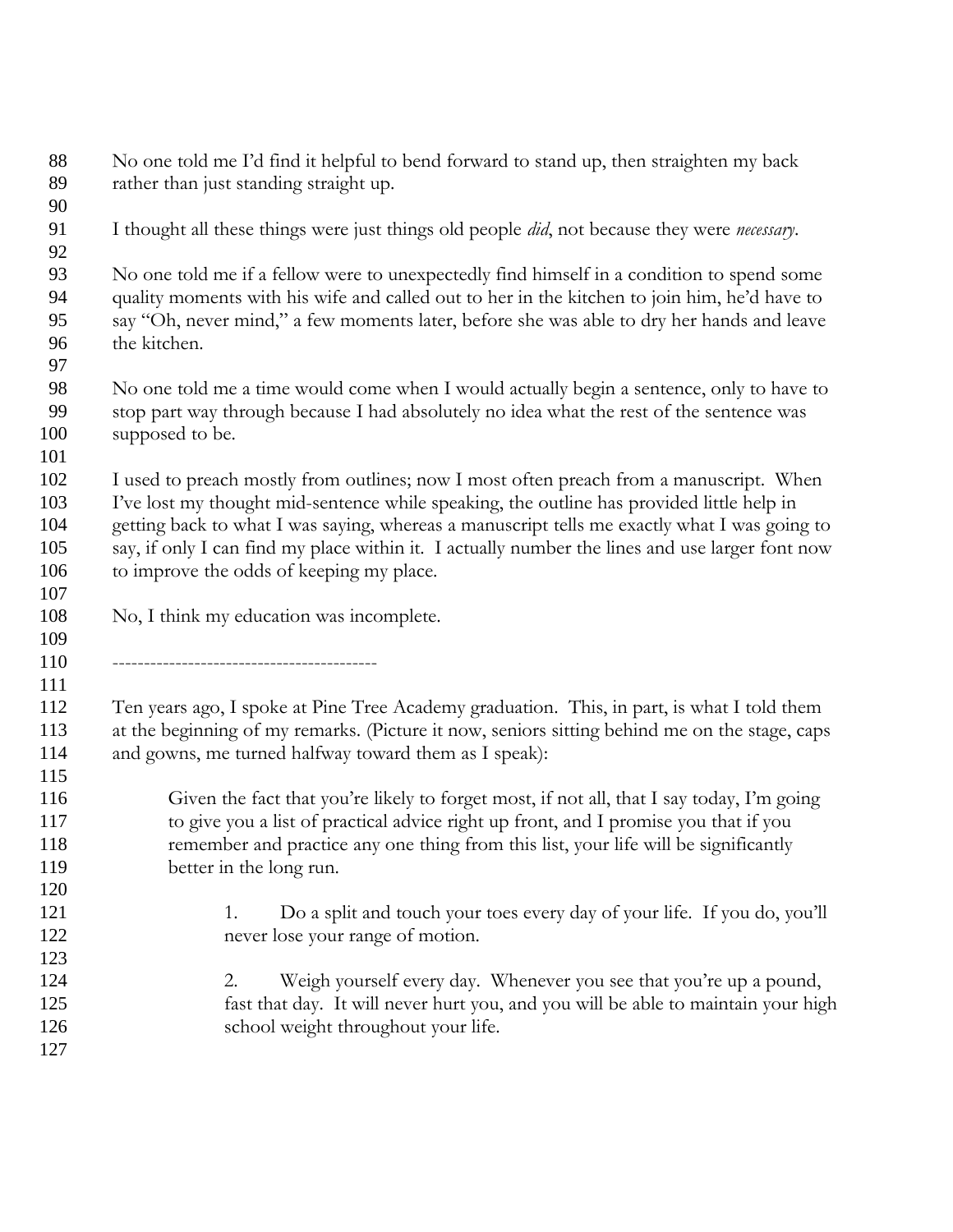3. Don't strain when you use the bathroom; take you time and let your system work naturally. If you do that, you'll never get hemorrhoids. I've talked with lots of people over the years who never thought of that when they were young and are living with the uncomfortable results. 4. Drink lots of water; really. I mean, be intentional about it. Have a plan and stick to it. Don't wait until you're thirsty. It not only helps you with the previous item, but it is one of the single best things that you can do for your long-term health. 5. And one more while we're on the topic. Eat lots of fiber. Your system runs on fiber; literally. It's what makes you move. Just so you know it, there's no fiber whatsoever in meat. It is only found in non-animal foods. When you eat meat, it tends to sit and putrefy in your system. When you eat fiber, it stimulates your system to work effectively and efficiently, and you feel much better. 6. Get your heart rate and breath rate going a little every day. It keeps you healthy and improves your state of mind. If you stop for years and then try to start again; it's painful and demoralizing. 7. Save money every day. I mean it. Put something aside every day. I don't care if it's a quarter, get into the habit of setting some money aside every day - money that you DO NOT use for anything else other than safeguarding your future. If you start now, you will be amazed at the difference in your life once you're my age. If I had done that I'd be retired now. Instead, I'm stuck talking to a bunch of teenagers who'd really rather be doing some other than listening to me. 8. Laugh at yourself. Really. The Bible says that a merry heart does good like a medicine. If you stop and think about it, you're one of the funniest people you know. I laugh at myself all the time. Really. Out loud. Of course, I also laugh at people who laugh at me, thinking that I'm too stupid to know that they're laughing at me, but that's a whole 'nother story. 9. Pray five minutes a day. No wait, make it three - five is tough. I'm serious; make it your determined choice to pray for three minutes a day. If three minutes is too much starting out, work up to it. Set a timer. I'm not saying you can't go longer if you want, but commit to at least three minutes of 128 129 130 131 132 133 134 135 136 137 138 139 140 141 142 143 144 145 146 147 148 149 150 151 152 153 154 155 156 157 158 159 160 161 162 163 164 165 166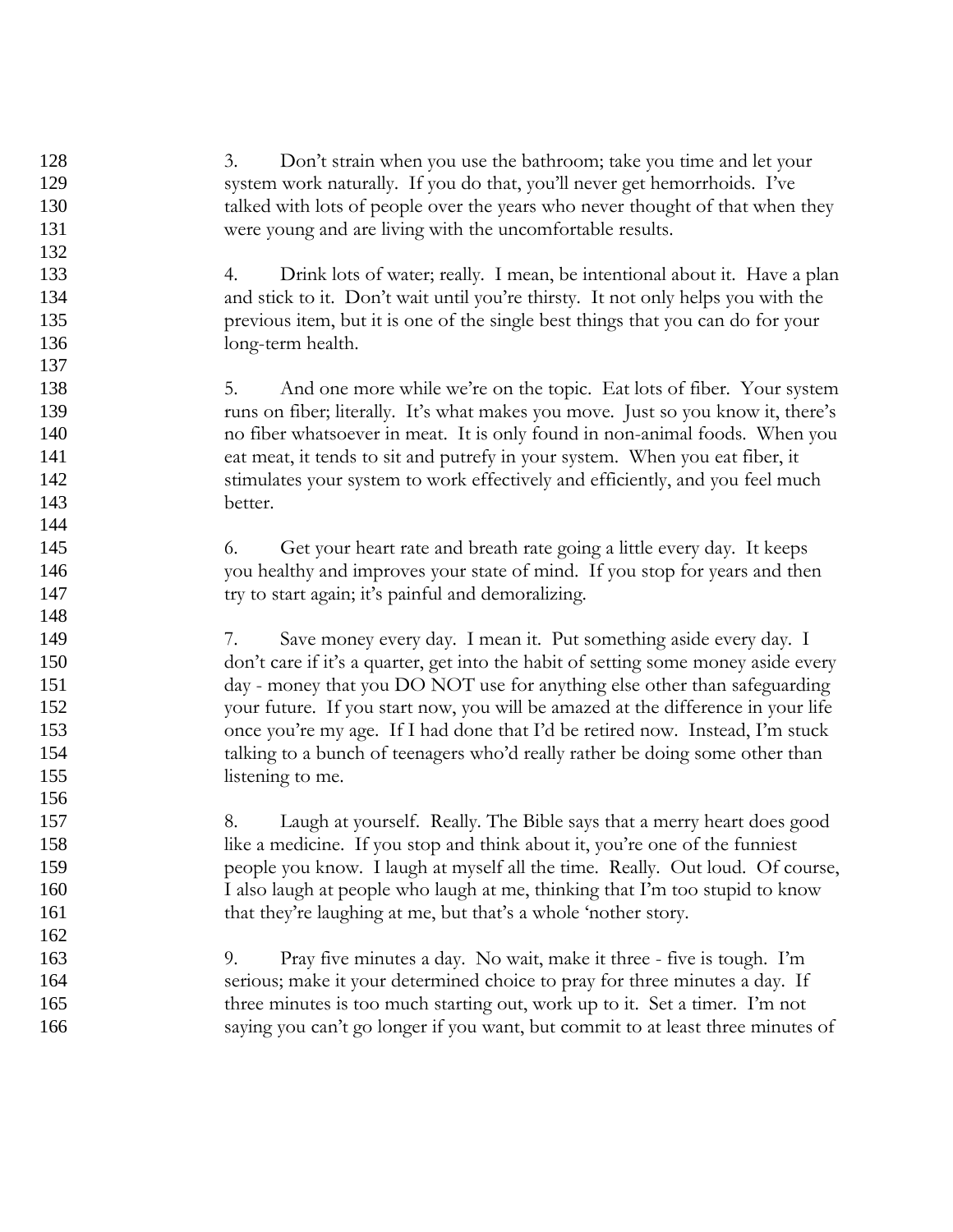focused, intentional, no-other-stimulus prayer every day. You'll find that it's hard to do, but it's a real blessing right from the start. 10. Read something from the Bible every day. Actually, I'd like to say read your Bible through nonstop. By that I mean, start at the beginning and read it through, and when you're done, start over again. I know it sounds impossible, but it isn't, and it's really fun once you get the hang of it. For variation, read a different version every time. Also, read through it fast - I mean aim for a book a day. Don't be afraid to skim the slow parts. The whole point is to get the big picture and you can't do that if you're getting bogged down in the details. The fact is, the details will start to stick after a while anyway. I mean, there's all kinds of things you've learned in your life that you have no specific recollection of learning and yet you know them anyway. I frequently amaze myself at all the things I know or know how to do and wonder where I ever learned them. The same can be true about Bible details. 11. Listen to and play good music. No, I'm not defining it. You're smart enough to know what lifts your soul and leaves you happy to be alive for having heard it, played it, or sung it. Don't ever stop enjoying music. Participate whenever you can throughout your lives, and you will be much happier for having done so. 12. Memorize something regularly. Bible verses and poems are some of the best things to memorize. The verses give you hope and comfort, and poems are just fun. Plus, you'll amaze your friends in a weird sort of way when you can rattle that stuff off at will. 13. Here's the hardest one. Go old school at least once every day. I mean, turn off the phone; get off the internet; don't answer, don't text, don't check messages. I know; it's stupid of me to even suggest it, but it really is important to do. 14. Listen. No, I mean really LISTEN. We all tend to be silently running ahead of the conversation in our minds whenever someone is talking. You know, like you're doing right now. Instead, listen to what a person is saying. Consider it before responding. If you do that, you'll find that you are sought out more than ever and you'll actually learn some things in the process. 15. Observe. This one's closely related to the listen one. By observing, I mean stop and look at something. Maybe it's an ant trail going up the wall. I 167 168 169 170 171 172 173 174 175 176 177 178 179 180 181 182 183 184 185 186 187 188 189 190 191 192 193 194 195 196 197 198 199 200 201 202 203 204 205 206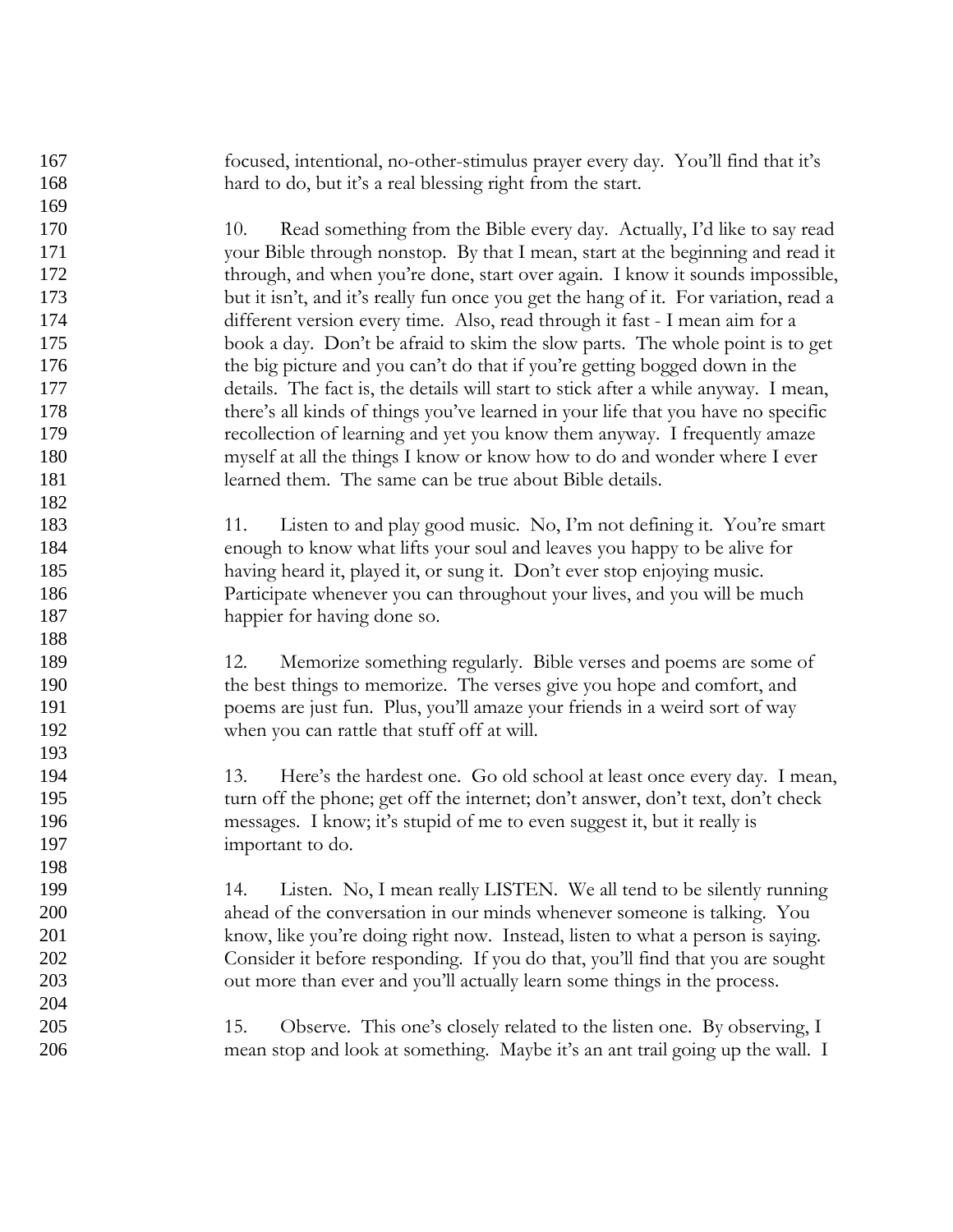sat for hours one afternoon in Yosemite watching an ant trail going up and down a redwood. Stop and watch a turtle crossing the road (mind the traffic if you do). Stop and watch a family of geese or turkeys. Sit in the mall or on a park bench and observe people. It's always entertaining, and you'll find that you learn something in the process. 16. And on that point, learn something new every day. Consider your day incomplete if you did not gain some small insight in the process of living it. And if you miss a day, determine not to let another day pass without learning at least one thing. You'll never get bored that way. 17. Remember that you cannot control what happens to you, but you can control your response. If you find yourself in an uncomfortable situation, have some fun with it. 18. Keep in mind that if you don't like where you're headed or where you are, you can always change direction. God gave you that choice; don't yield it to bad thinking or to feeling controlled by the circumstances. 19. Make it your determination to speak well of others or to keep your mouth shut if you can't. Failure to do that is one of the single most destructive problems in the world today. The devil makes fools of us Christians every time we badmouth someone. Always look for the good and focus on it; if you can't find any, you're not looking hard enough. 20. Talk with an old person. While there are some notable exceptions, in most cases they didn't get that way without developing some interesting observations of their own, and when you talk with them, you'll find it strangely refreshing and calming. 21. Think. I know - it's a word that's way overused and, duh, what did you suppose we were going to do. But you're missing my point. I mean, really, THINK. Walk around a thing in your mind and try to see what's really going on in every instance. If you do that, you'll save yourself a lot of grief as you go along. 22. Never lose your sense of wonder. Be amazed at things. Be joyful. Things are seldom as stressful as we make them. To help you keep your perspective in a given situation, ask yourself, "When I am dying, how much difference will this have made? 207 208 209 210 211 212 213 214 215 216 217 218 219 220 221 222 223 224 225 226 227 228 229 230 231 232 233 234 235 236 237 238 239 240 241 242 243 244 245 246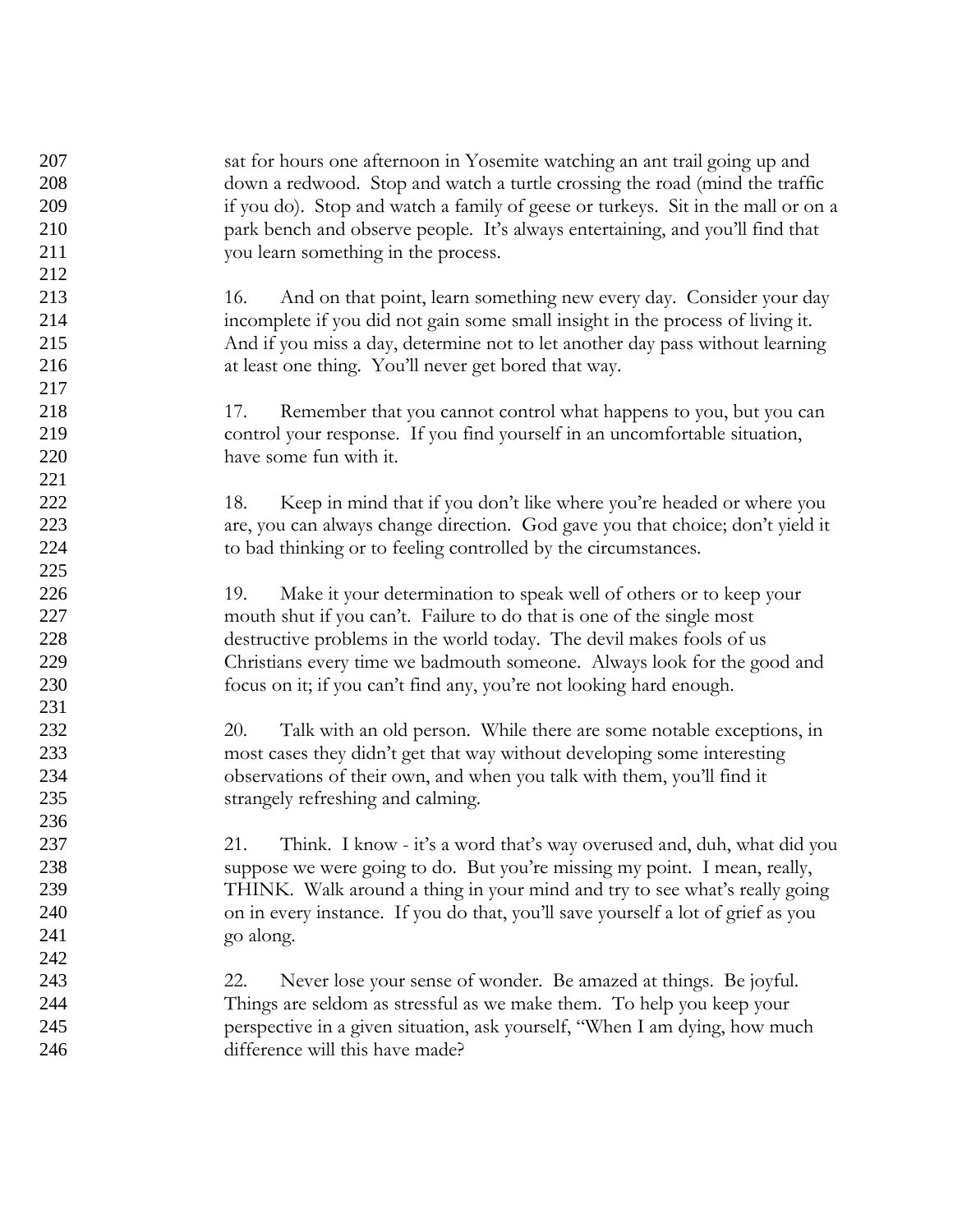| 247 |                                                                                                    |
|-----|----------------------------------------------------------------------------------------------------|
| 248 | Oh, and the last one, remember that God is God and you're not. I<br>23.                            |
| 249 | know, it sounds stupid, but if you think about it, that's where this whole                         |
| 250 | problem of Evil started in the first place. Forgetting that single thing caused                    |
| 251 | all of the misery and heartache and unhappiness and hurt and broken                                |
| 252 | relationships in the history of the universe. Remembering it will always bring                     |
| 253 | you back to center, no matter what problem you are struggling with. God's                          |
| 254 | God, and you're not.                                                                               |
| 255 |                                                                                                    |
| 256 | Now <i>that's</i> an education I could have used. No, I think PVA failed in educating me or at     |
| 257 | least that the education they gave me was incomplete. Then again, maybe they taught me all         |
| 258 | these things and I've simply forgotten.                                                            |
| 259 |                                                                                                    |
| 260 |                                                                                                    |
| 261 |                                                                                                    |
| 262 | Why did PVA come into existence anyway? Visionary leaders, backed by thousands of                  |
| 263 | sacrificial givers, envisioned a school - a veritable "city on a hill," where their children could |
| 264 | be educated in a traditional Christian manner and safe from undue worldly influence.               |
| 265 |                                                                                                    |
| 266 | It was not to be an exclusive prep school for the financial elites. Indeed, my mother was a        |
| 267 | shoe factory worker and my father, a dental technician. It wasn't until after he died in 1993,     |
| 268 | I learned that, following decades at his craft, he had been making less than ten dollars an hour   |
| 269 | when he retired a few years before. When Mumma retired a few years later, from stitching           |
| 270 | Maine Hunting Shoes and Bean Boots, she was making a little <i>more</i> than ten dollars an hour.  |
| 271 | Judging from the schoolmates I know personally, I'm confident that most of us came from            |
| 272 | working class families and that our parents sacrificed greatly to meet the expenses of             |
| 273 | boarding school.                                                                                   |
| 274 |                                                                                                    |
| 275 | For most it was a hardship, yet they did it unflinchingly, clear mindedly, determinedly,           |
| 276 | because they loved us and they wanted us to be well prepared to achieve happiness, success,        |
| 277 | and quality of life. They wanted us to have advantages and opportunities most of them              |
| 278 | never had the opportunity for or had to pass up, and they saw PVA as the best way available        |
| 279 | at the time to set us on life paths that would fulfill their hopes for us.                         |
| 280 |                                                                                                    |
| 281 | And so we came to PVA. Pine Tree being a ten-grade school at the time, I didn't arrive until       |
| 282 | my junior year, but I remember it well.                                                            |
| 283 |                                                                                                    |
| 284 | As September 1969 approached, on a number of evenings Wayne Harlow and I would take                |
| 285 | dad's '65 Plymouth Belvedere wagon with the slant six and three in the tree, and head over         |
| 286 | to Cook's Corner to Sears to do some shopping for things we'd need in the dorm.                    |
|     |                                                                                                    |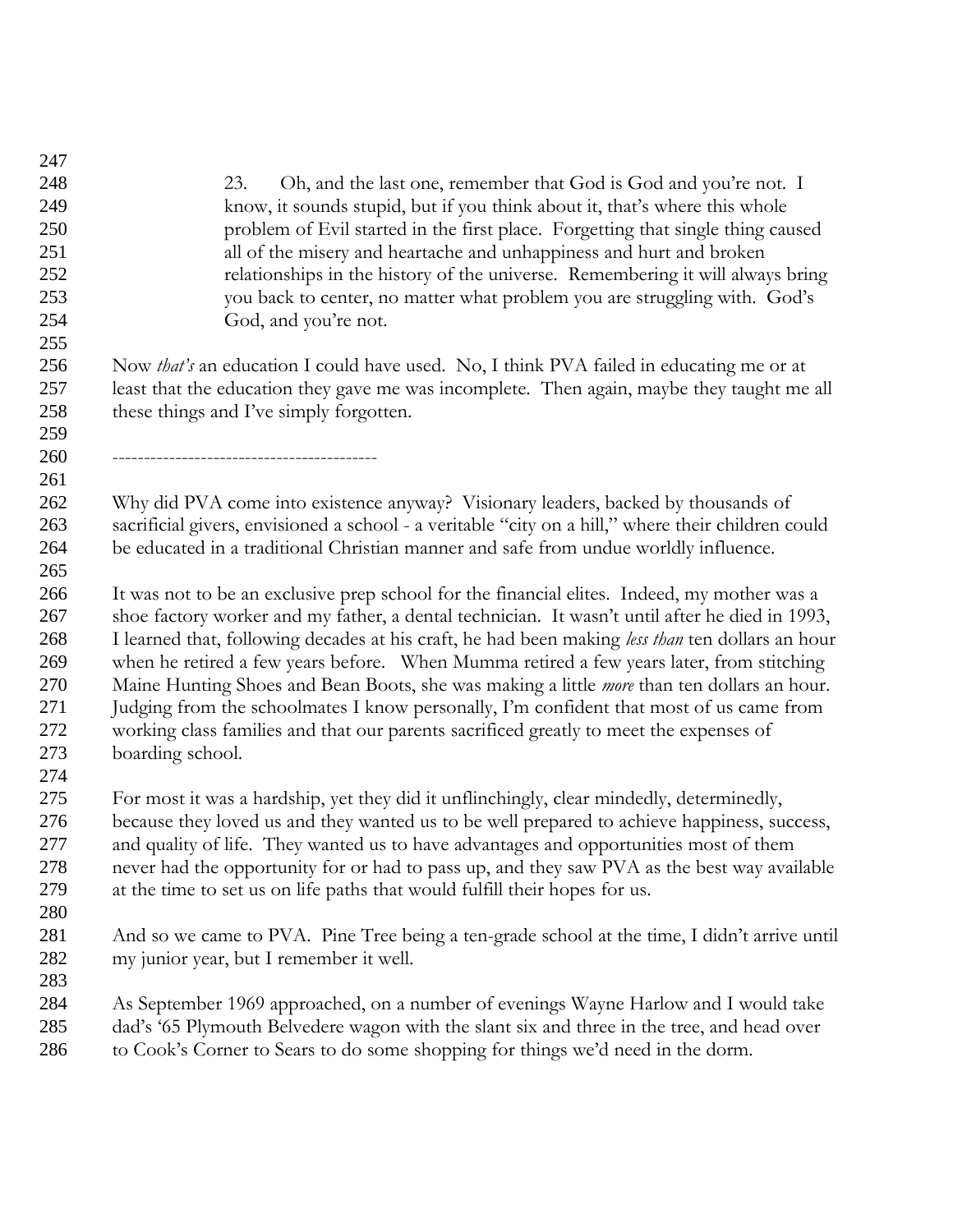| On the way back, I'd try to hit the 35-mph speed limit sign entering Brunswick at 50 miles                                                                                            |
|---------------------------------------------------------------------------------------------------------------------------------------------------------------------------------------|
| per hour over, then clamp on the brakes as we came up into town.                                                                                                                      |
| Once through town, from Brunswick to Freeport I'd hold the pedal to the floor. The old                                                                                                |
| wagon topped out at 105, and we'd cover the eight miles of interstate in short order. With<br>bias ply tires on that old wagon, it's fortunate we ever made it to PVA.                |
|                                                                                                                                                                                       |
| Soon it was the Sunday of our arrival on campus, so we packed up the car and headed<br>toward the academy.                                                                            |
| My excitement was palpable and only increased as we approached the campus, driving up                                                                                                 |
| the shaded, sunken road between the stone walls and overarching maples, then turning into                                                                                             |
| the drive past the sign and seeing that beautiful campus laid out before our eyes.                                                                                                    |
|                                                                                                                                                                                       |
| We parked behind the dorm, and after checking in and receiving my room assignment, Dad<br>took care of financial arrangements while I lugged boxes up to third floor north, where 326 |
| would be Wayne's and my home for the next nine months.                                                                                                                                |
|                                                                                                                                                                                       |
| With each passage up and down the stairs, my excitement increased, and I was keen to share                                                                                            |
| it with someone.                                                                                                                                                                      |
|                                                                                                                                                                                       |
| I spied Patty Nichols in the lobby. She was a very pretty girl a year or so younger, and a                                                                                            |
| good friend from home, so I grabbed her by the hand and hustled her up the stairs to my                                                                                               |
| room, excitedly telling her about what I expected it would look like once Wayne had arrived                                                                                           |
| and we both were settled.                                                                                                                                                             |
|                                                                                                                                                                                       |
| Then, having run out of words but not excitement, without a moment's forethought I                                                                                                    |
| impulsively pulled her to me and kissed her firmly on the mouth. She was surprised but not                                                                                            |
| opposed, and we lingered there for a moment, lips upon lips, before stepping back and                                                                                                 |
| realizing we were both feeling shy after the fact, the intense excitement having been spent on                                                                                        |
| the kiss, and we smilingly and quietly headed back down the stairs. It was the only kiss I                                                                                            |
| ever experienced in the boys' dorm, but not on campus.                                                                                                                                |
|                                                                                                                                                                                       |
|                                                                                                                                                                                       |
| For me, the school year went along very well overall. I had a tendency to be all in with                                                                                              |
| whatever was going on, be it dating, choir, band, seminar, temperance society, and so forth.                                                                                          |
|                                                                                                                                                                                       |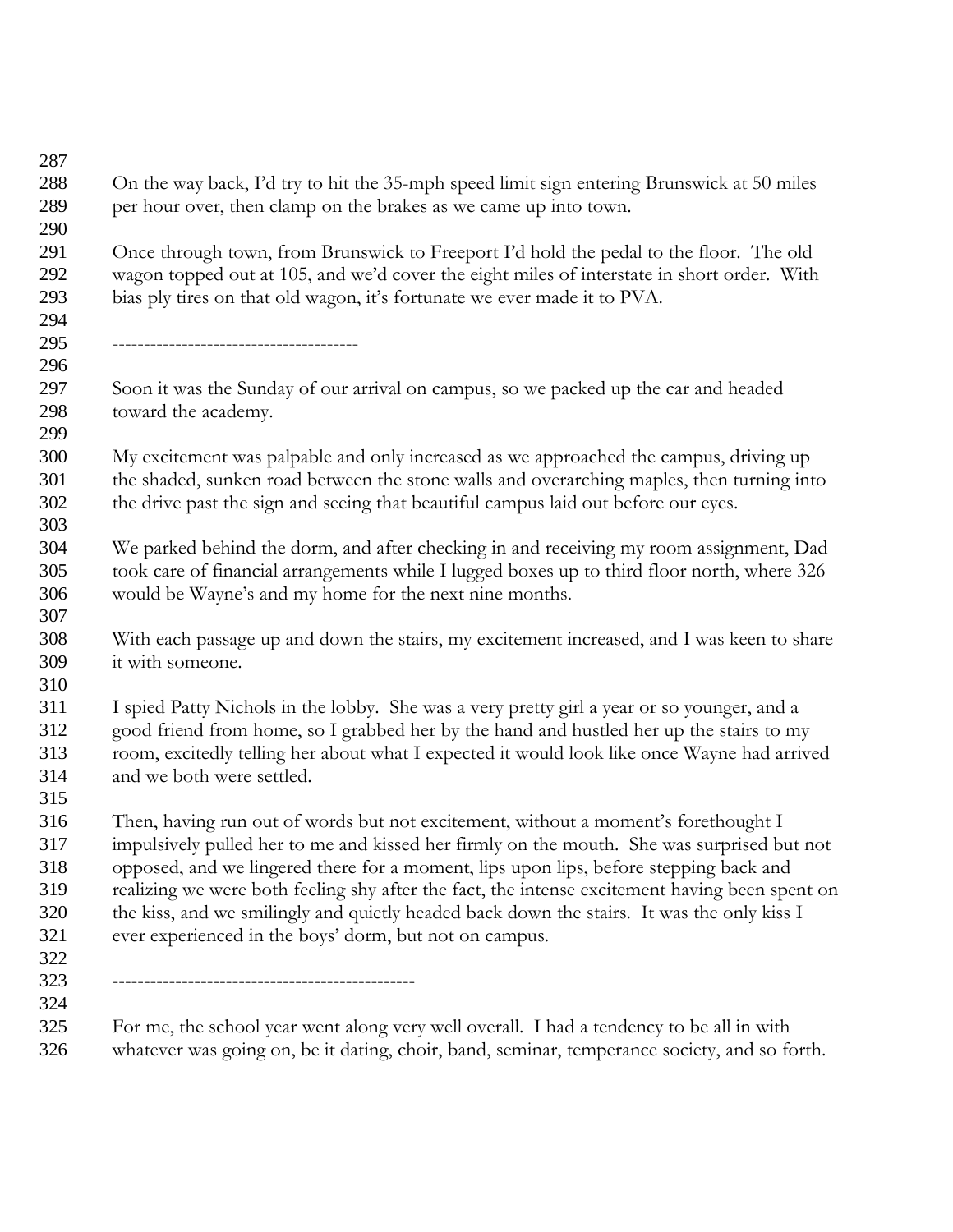- Being so active, there was a time or two I would crash, but on those rare occasions (I think once each year) when I was feeling especially overwhelmed, Mrs. Nickerson understood intuitively when I told her that I was exhausted. She'd sign me in to sick bay, then send me back to my room to sleep and rejuvenate. 328 329 330 331
- I also remember a time or two feeling so overwhelmed with everything pressing in on me that I went to bed and just gave up. I mean, gave up everything. I felt as though I could not go on anymore, so I gave up all thought of succeeding at academy or life or even eternity. I'd given it my best and had failed, so I just let go of it all and fell deep asleep. 333 334 335 336
- That was of course exactly what I needed, yet I still would wake up in the morning, rested, but without any idea of how to proceed. 338 339
- At that point, my rational mind would kick in, and I'd realize I could sit up and put my feet on the floor, so I did. Then I'd realize I could probably walk to the bathroom, so I did. Then I'd think I might as well shower as long as I was there, so I did. 341 342 343
- Then I figured I may as well dress, so I did, and I might as well go to breakfast, so I'd head down the stairs and out the door. As I would pass by another student or a faculty member, I'd think that I could smile and greet them, so I did. 345 346 347
- And so another day would begin a day, the thought of which the night before was more than I could bear, yet by instinctively breaking it down into manageable parts was in fact able to manage, and I went forward none the worse and probably better in the sense that I had hit the wall and broken through. 348 349 350 351 352
- I know that wasn't so for all my schoolmates, either in getting to that point or in getting past it. 353 354

I'd never had any experience at feeling overwhelmed before, and I had no learned skills to use in dealing with it. Thankfully, I learned from those experiences, both to recognize and deal with such feelings, and through the rest of my life I've been able to playfully say, "I don't do stress," and mean it. And as a bonus, it's been my joy to be able to help a great many people through the years, as I counseled them, to recognize and take steps to manage the stress they felt. 355 356 357 358 359 360 361

362

327

332

337

340

344

- ---------------------------------------------------- 363
- 364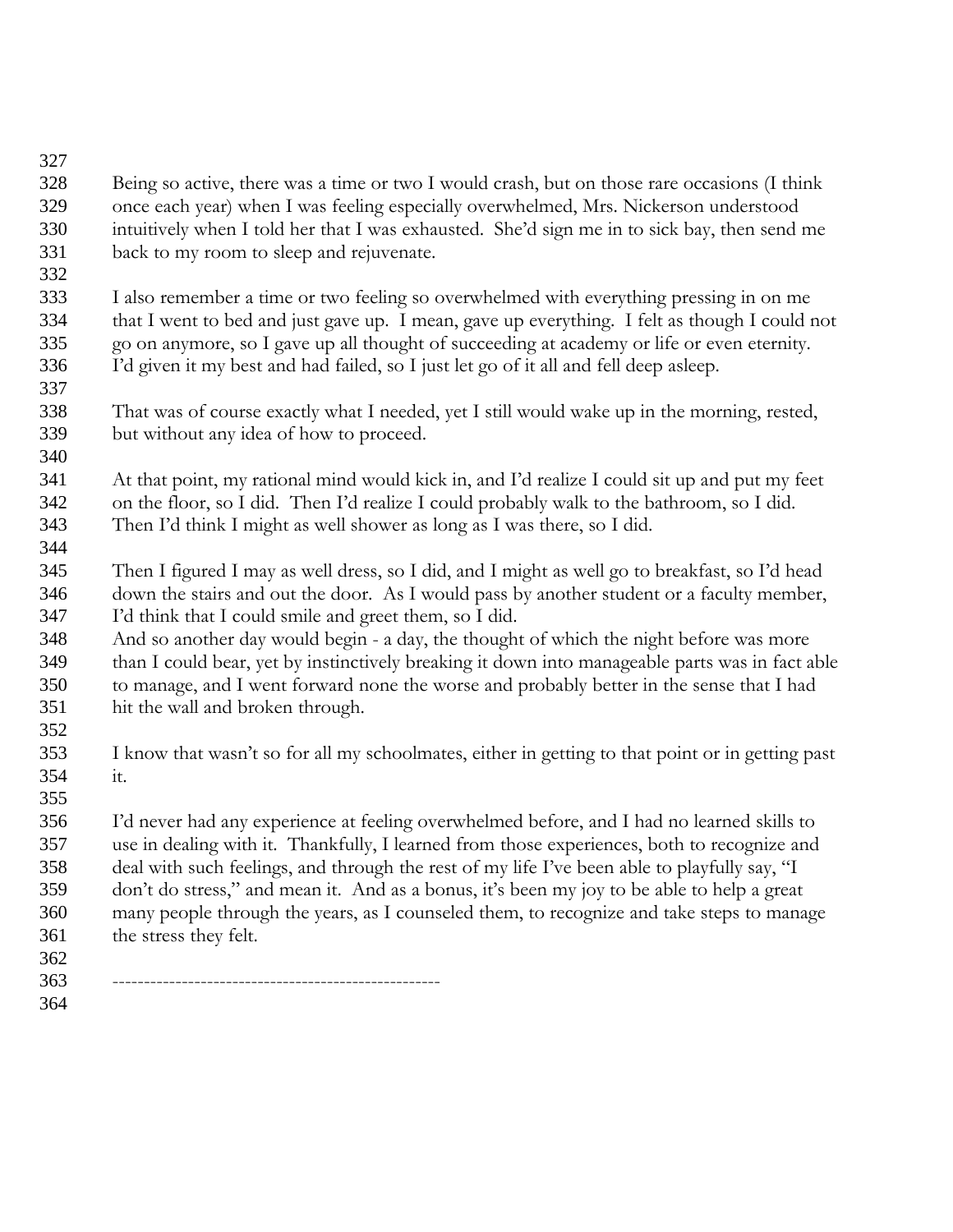I really enjoyed my classes and teachers. It was all positive to me. I loved the food; I loved joint rec; having come from a farm, I loved the rural setting and taking walks in the woods or even just around the boys' side of the campus. 365 366 367

I was happy at Harris Pine Mills; it was just a part of boarding school life, and I never resented it. It was especially fun the day I missed the bus to the mill and Tally Dorn took me in his new 454 Corvette. He let it out on the tree-lined straight stretch partway way to the plant, and those trees that so closely crowded the edges of the road passed by in a solid blur as I recalled pictures of his badly wrecked Jag and his reputation for crashing cars. 369 370 371 372 373

I loved rooming with Wayne; we were and continue to be well-matched in pretty much all ways. 375 376

I loved Esposito's French class and Krueger's geometry and Bailey's Bible class and Miss McNeal's English class and Butler's history. I was pretty much lost in Walcott's physics class, but I liked him well enough. Oddly, Bible class was a bit of drudgery to me, but I knew Pastor Kidder was a good and decent man who cared for us kids, and we enjoyed a lifetime of friendship through the years. I loved Mr. Loignon's shop class and doing the wood projects and working on the Ford 289 engine on the stand. 378 379 380 381 382 383

I loved Wessman's choir, despite the 6:30am class time. He never failed to inspire and to hold us to a high standard, and those lessons remain with me to this day. 385 386

I especially loved Mr. Hamel's music class at the end of the day, when he would introduce a classical composer and piece, then cue up the needle on the record player and let the music play. What a delightful blessing it was to sit quietly and listen as the music washed over me and soothed me after a busy day. I always left that class feeling particularly relaxed. I loved the band and choir trips, the open houses, the banquets, the trips to Sturbridge village, Springfield Mall, and the Eastern States Exposition. 388 389 390 391 392 393 394

- I loved the ski hill and the spiritual retreats to distant places, and I especially loved the banquets at the Old Mill. It, too, remains my favorite place for special events, even today. 395 396
- I loved singing "Seeking the Lost" in boys' chapel, and I never chafed at being there. 398
- I loved the mix of cultures and colors and city-and-rural students that brought a richness to the setting and to a farm boy from rural Maine. 400 401

402

397

399

368

374

377

384

387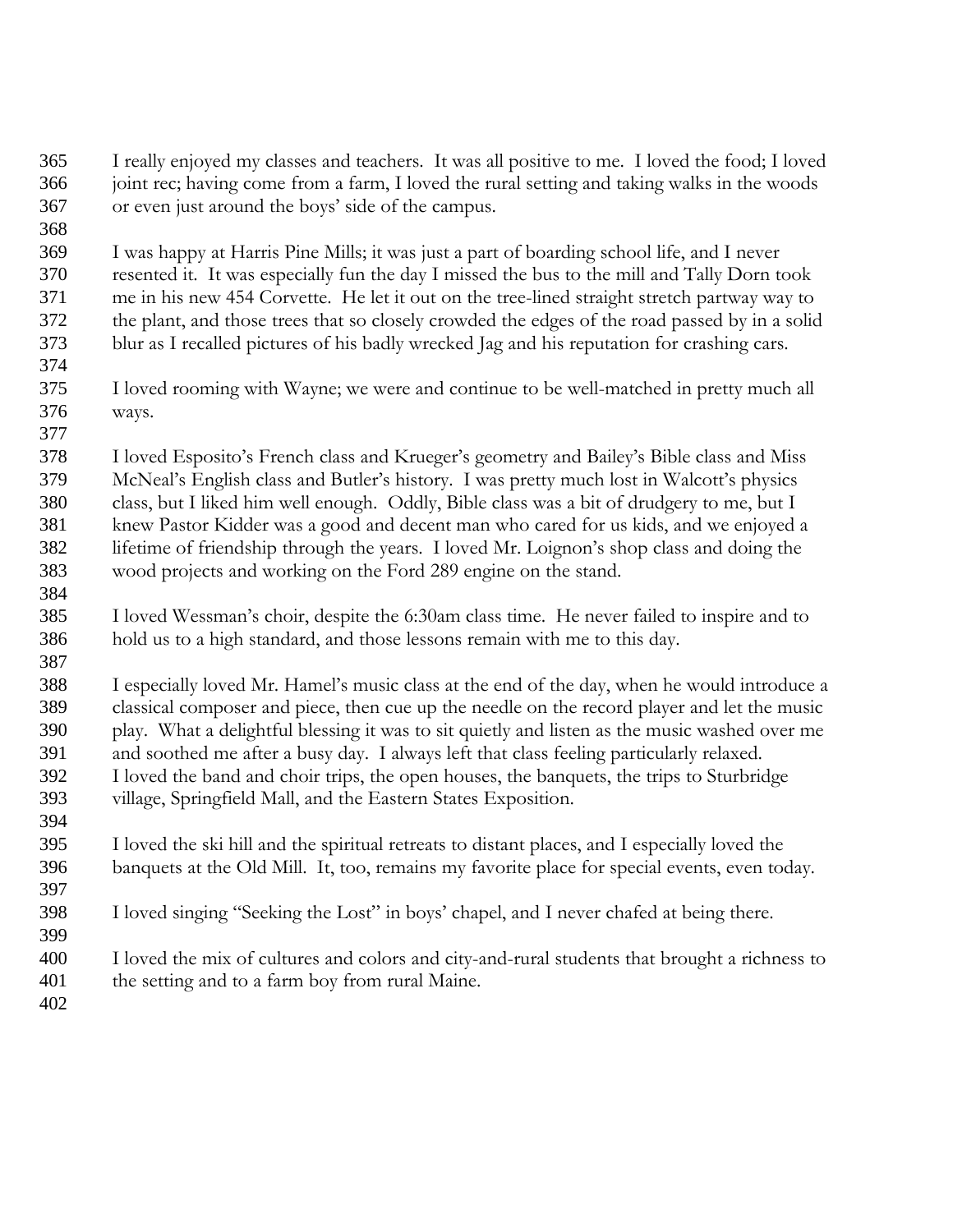- There were rules and regulations I thought were pointless or excessive or overenthusiastically enforced, but I determined to cooperate, knowing my mind was still free even if my person wasn't. 403 404 405
- 406

There were three things I made it my purpose not to do. I determined never to have to run laps (Dean Grossball's discipline for accruing three tickets from minor infractions in the dorm). I determined never to have to be told to get a haircut, knowing I'd rather keep it short enough than be told what to do. And I determined never to be desocialized. Two out of three wasn't bad. 407 408 409 410 411

412

417

422

432

437

My senior year was even better in most ways. When graduation weekend arrived, it was with mixed emotions. I was thoroughly excited to be moving on to college, but at the same time, I was loathe for my time at PVA to end. That experience, the flavor of those years, is distinct and has never been duplicated. 413 414 415 416

- There's very little that I would change about my time at PVA, and I have held those two years dear in my heart all the years since. Now, fifty years after I graduated, they are as vital and important to me as ever, and I remain profoundly grateful that my parents and so many others sacrificed so we could be taught well. 418 419 420 421
- Yes, in the end and despite my playful remarks at the beginning, PVA really did teach me well, and I can't imagine life without the blessing of having attended PVA, its foibles and imperfections notwithstanding. 423 424 425
- I realize my positive experience was not replicated by all, and some of you may very well have significantly different views regarding your time there. Yet here you are all the same, going to the time and expense required to come here for the weekend, leaving the comfort of your homes, to be a part of shared memories of common, albeit somewhat differing, experiences. 426 427 428 429 430 431
	- At the core of it is a love for schoolmates and the friendships that were forged in the crucible of that place and time. 433 434 435
	- When I spoke at the July 2000 reunion, I asked you. *"Why are you here?"* 436
	- The answer to that question remains the same, these twenty-plus years later: LOVE. Whether you've thought of it in these terms or not, LOVE is what brought you here this weekend. LOVE is what envisioned and built our beloved academy. LOVE is what has sustained us in all the years since. LOVE is what will see us through this life and into the next. LOVE. 438 439 440 441 442